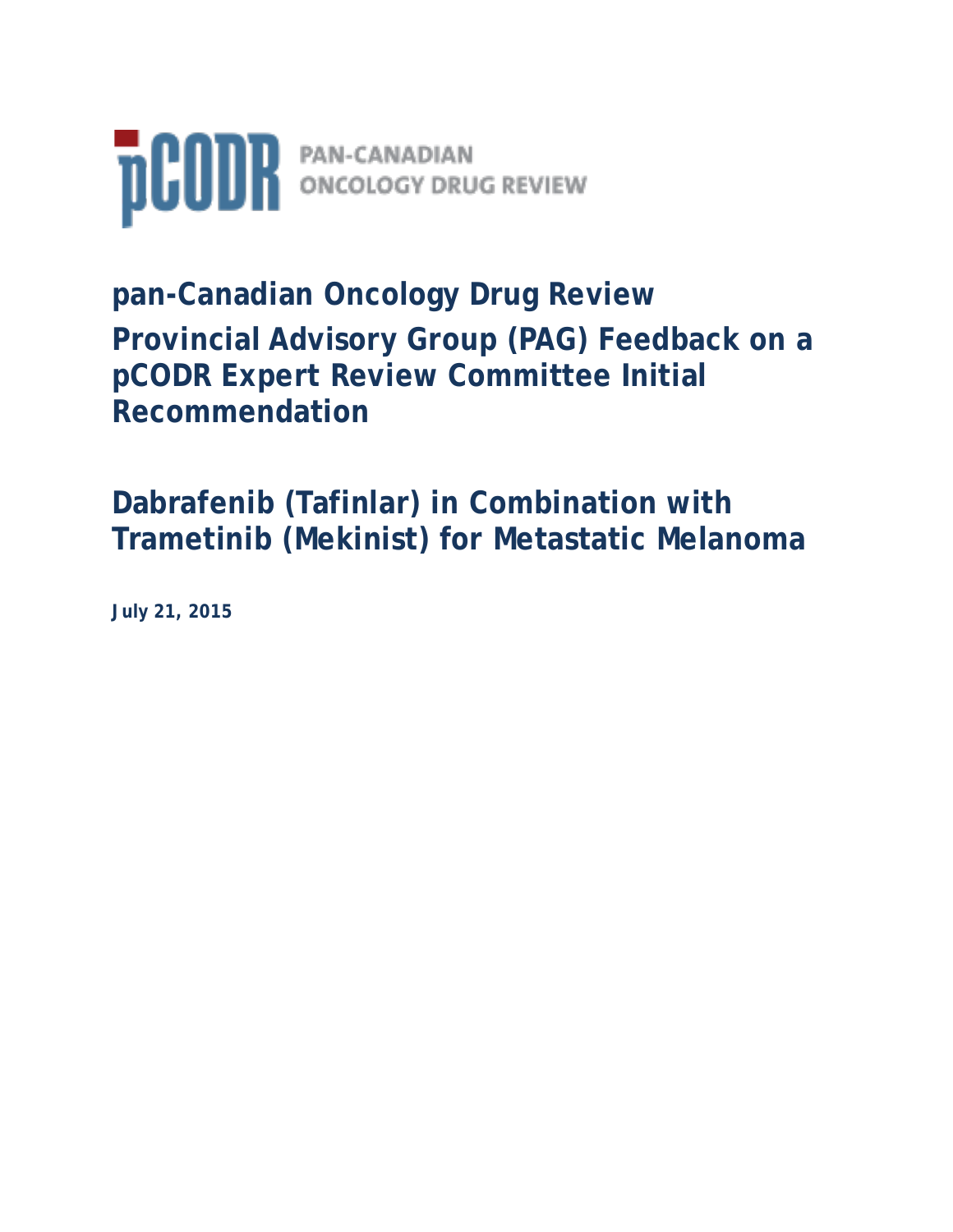# **3 Feedback on pERC Initial Recommendation**

Name of the drug indication(s): Dabrafanib (Tafinlar) plus Trametinib (Mekinist) for metastatic melanoma

Endorsed by: **Provincial Advisory Group Vice Chair** 

Feedback was provided by all nine provinces (Ministries of Health and/or provincial cancer agencies) participating in pCODR.

#### **3.1 Comments on the Initial Recommendation**

a) Please indicate if the PAG (either as individual PAG members and/or as a group) agrees or disagrees with the initial recommendation:

\_x\_ agrees \_\_\_\_\_\_\_\_ agrees in part \_\_\_ disagree

All PAG members providing feedback agree with the initial recommendation.

b) Notwithstanding the feedback provided in part a) above, please indicate if the PAG would support this initial recommendation proceeding to final pERC recommendation ("early conversion"), which would occur within 2(two) business days of the end of the consultation period.

| Support conversion to final<br>recommendation.              | Do not support conversion to final<br>recommendation. |
|-------------------------------------------------------------|-------------------------------------------------------|
| Recommendation does not require<br>reconsideration by pERC. | Recommendation should be<br>reconsidered by pERC.     |

All PAG members providing feedback supported early conversion to final recommendation.

c) Please provide feedback on the initial recommendation. Is the initial recommendation or are the components of the recommendation (e.g., clinical and economic evidence) clearly worded? Is the intent clear? Are the reasons clear?

| Page<br>Number | <b>Section Title</b> | Paragraph,<br>Line Number | Comments and Suggested Changes to Improve<br>Clarity |
|----------------|----------------------|---------------------------|------------------------------------------------------|
|                |                      |                           |                                                      |
|                |                      |                           |                                                      |

1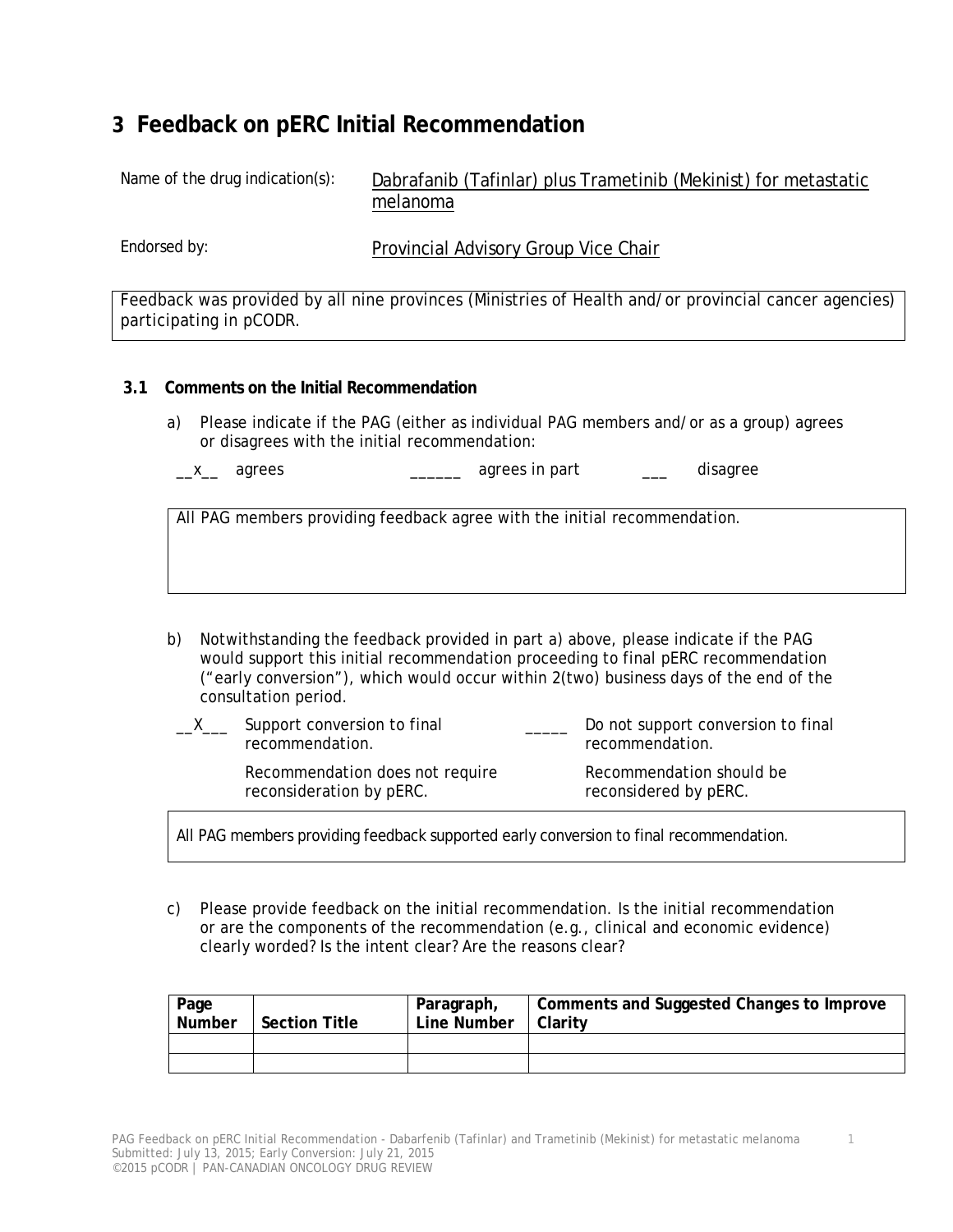### **3.2 Comments related to PAG input**

Please provide feedback on any issues not adequately addressed in the initial recommendation based on the PAG input provided at the outset of the review on potential impacts and feasibility issues of adopting the drug within the health system.

| Page<br>Number | <b>Section Title</b> | Paragraph,<br>Line Number | Comments related to initial PAG input |
|----------------|----------------------|---------------------------|---------------------------------------|
|                |                      |                           |                                       |
|                |                      |                           |                                       |
|                |                      |                           |                                       |

### **3.3 Additional comments about the initial recommendation document**

Please provide any additional comments:

| Page<br>Number | <b>Section Title</b> | Paragraph,<br>Line Number | <b>Additional Comments</b> |
|----------------|----------------------|---------------------------|----------------------------|
|                |                      |                           |                            |

2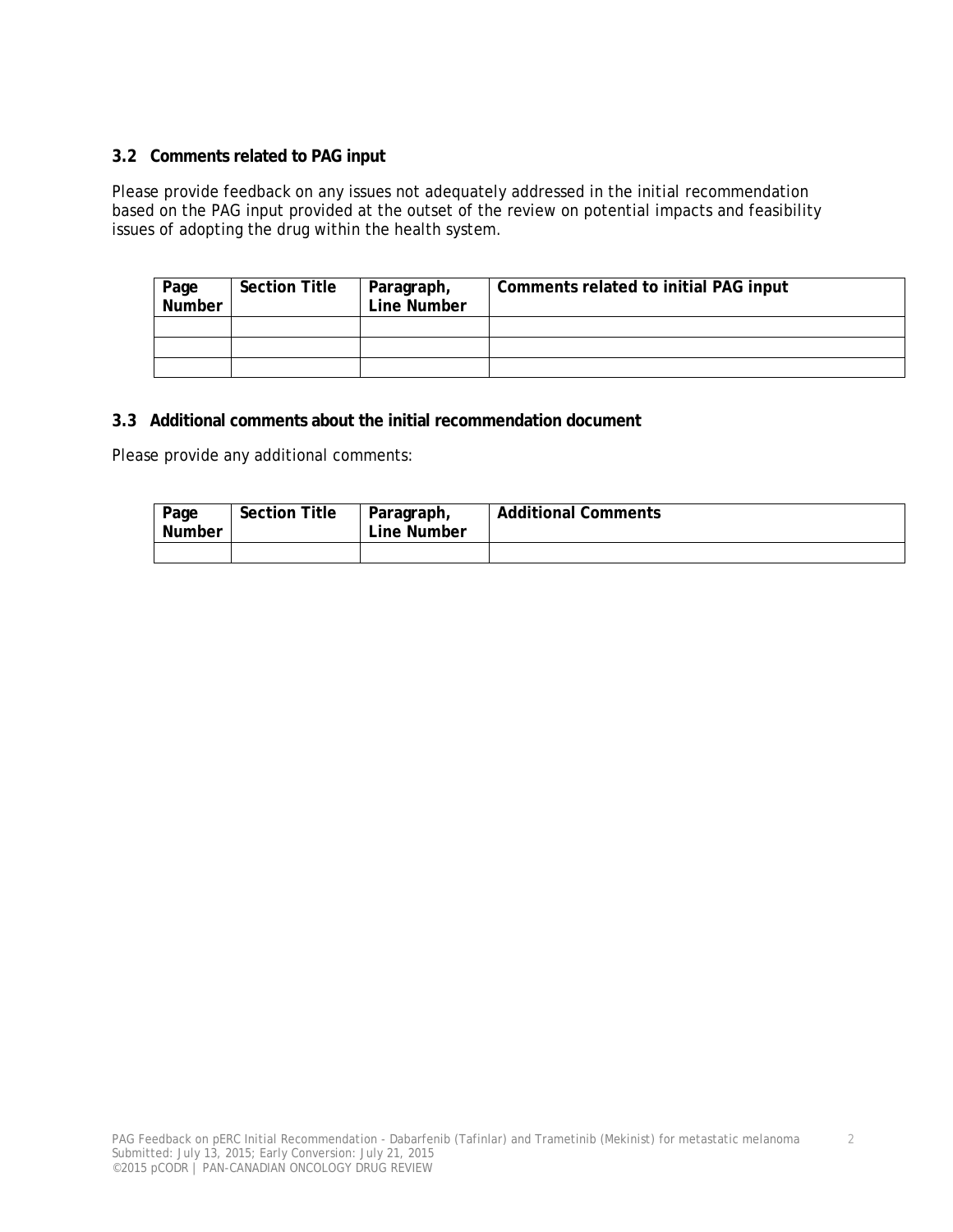# **About Completing This Template**

pCODR invites the Provincial Advisory Group (PAG) to provide feedback and comments on the initial recommendation made by the pCODR Expert Review Committee. (See www.pcodr.ca for information regarding review status and feedback deadlines.)

As part of the pCODR re view process, the pCODR Expert Review Committee makes an initial recommendation based on its review of the clinical, economic and patient evidence for a drug. (See www.pcodr.ca for a description of the pCODR process.) The pERC initial recommendation is then posted for feedback and comments from various stakeholders. The pCODR Expert Review Committee welcomes comments and feedback that will help the members understand why the PAG, either as individual PAG members and/or as a group, agrees or disagrees with the pERC initial recommendation. In addition, the members of pERC would like to know if there is any lack of clarity in the document and if so, what could be done to improve the clarity of the information in the pERC initial recommendation. Other comments are welcome as well.

All stakeholders have 10 (ten) business days within which to provide their feedback on the initial recommendation and rationale. If all invited stakeholders agree with the recommended clinical population described in the initial recommendation, it will proceed to a pERC final recommendation by 2 (two) business days after the end of the consultation (feedback) period. This is called an "early conversion" of an initial recommendation to a final recommendation.

If any one of the invited stakeholders does not support the initial recommendation proceeding to a pERC final recommendation, pERC will review all feedback and comments received at the next possible pERC meeting. Based on the feedback received, pERC will consider revising the recommendation document as appropriate. It should be noted that the initial recommendation and rationale for it may or may not change following consultation with stakeholders.

The pERC final recommendation will be made available to the participating provincial and territorial ministries of health and cancer agencies for their use in guiding their funding decisions and will also be made publicly available once it has been finalized.

### **Instructions for Providing Feedback**

- a) Only members of the PAG can provide feedback on the pERC initial recommendation; delegates must work through the PAG representative to whom they report.
	- a. Please note that only one submission is permitted for the PAG. Thus, the feedback should include both individual PAG members and/or group feedback.
- b) Feedback or comments must be based on the evidence that was considered by pERC in making the pERC initial recommendation. No new evidence will be considered at this part of the review process, however, it may be eligible for a Resubmission.
- c) The template for providing *Provincial Advisory Group (PAG) Feedback on a pERC Initial Recommendation* can be downloaded from the pCODR website. (See www.pcodr.ca for a description of the pCODR process and supporting materials and templates.)
- d) At this time, the template must be completed in English. PAG should complete those sections of the template where they have substantive comments and should not feel obligated to complete

3